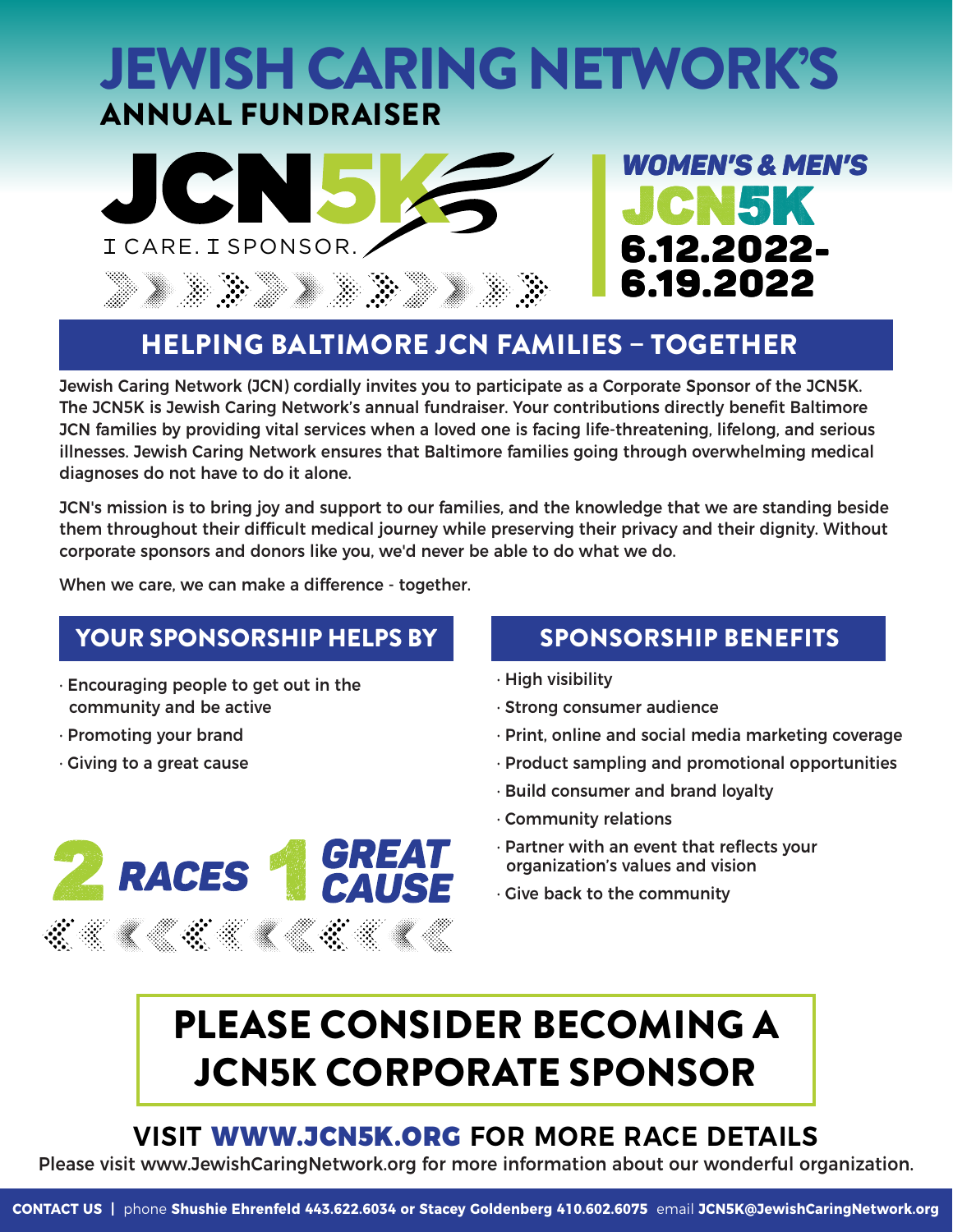

#### **Our mission is to bring joy and support to our families, and the knowledge that we are standing beside them throughout the duration of their illnesses, treatment and recovery.**

When serious illness strikes, the entire family is affected. The Jewish Caring Network's programs, activities, and services are designed to help each family member. All of the vital services we provide are free of charge. Each family's situation is individually assessed, enabling us to cater to their specific needs. When families feel overwhelmed and alone, the Jewish Caring Network is an organization comprised of caring, compassionate individuals who are sensitive to the unique needs of each individual they help.

# JEWISH CARING NETWORK 2021 IN NUMBERS

| 3,823 MEALS PROVIDED                                         | PEOPLE WHO ARE<br><b>475 BEING HELPED DAILY<br/>ON A LONG-TERM BASIS</b> |  |
|--------------------------------------------------------------|--------------------------------------------------------------------------|--|
| 780<br>SHABBOS PACKAGES                                      | 423 TOY PACKAGES                                                         |  |
| 500<br><b>HOURS OF TUTORING</b>                              | 1,095 YISITS TO HOSPITALS & HOMES                                        |  |
| <b>KIDS TO LOCAL</b><br>AND OVERNIGHT<br><b>SUMMER CAMPS</b> | <b>WOMEN ATTENDED</b><br>SPA/SPA RESPITES                                |  |
| <b>BIRTHDAY &amp;</b><br>510<br><b>ANNIVERSARY GIFTS</b>     | 253 COMMUNITY                                                            |  |
| 595 HOLIDAY PACKAGES                                         | <b>682 BIG BROTHER/</b><br><b>682 BIG SISTER OUTINGS</b>                 |  |
| <b>PARTICIPANTS</b><br>943<br>IN THE JCN5K                   | HOURS OF COUNSELING                                                      |  |